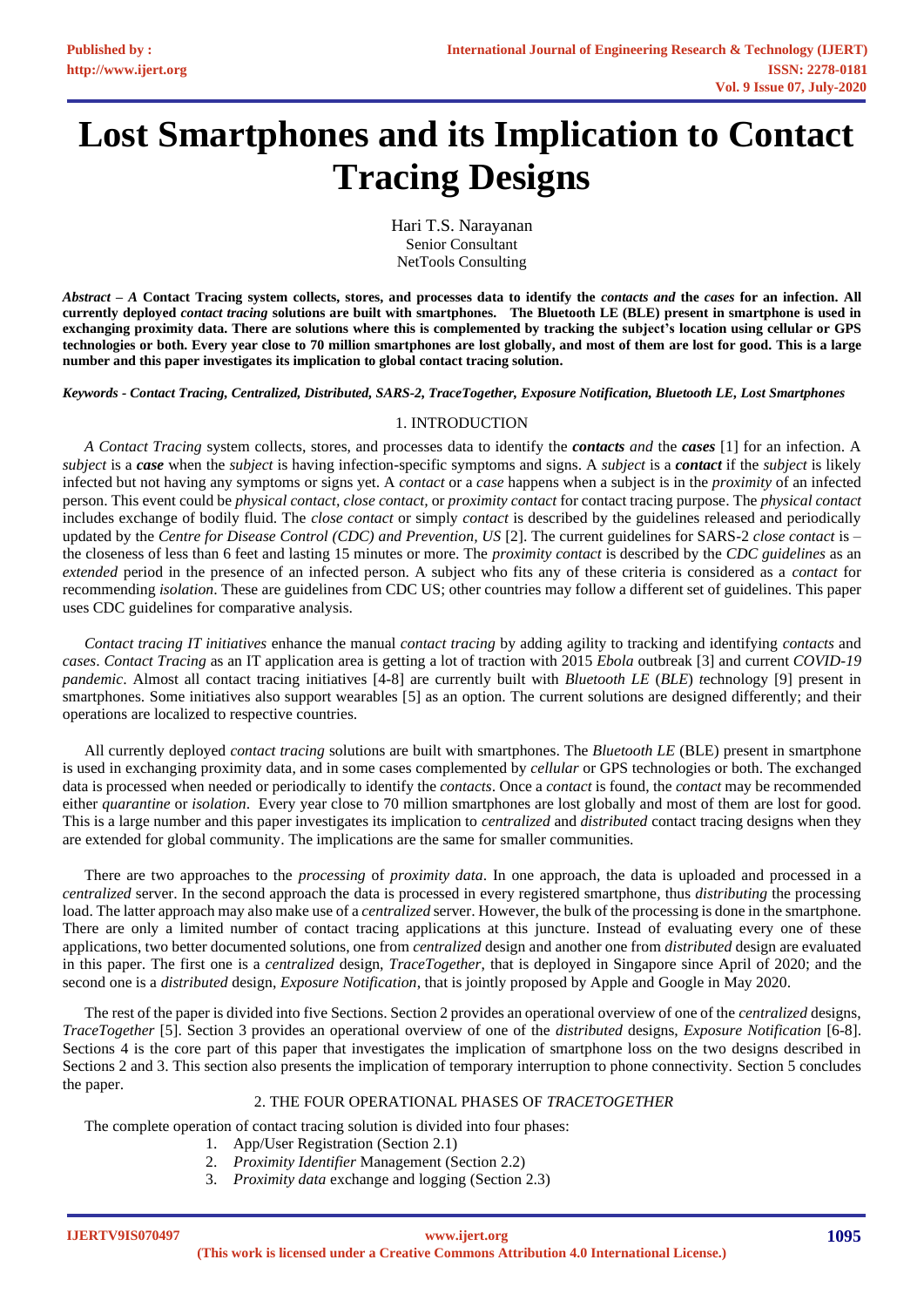## 4. Proximity data upload and processing (Section 2.4)

The *Proximity Identifier management* includes the generation and distribution of *Proximity Identifier*. These four operational phases of *TraceTogether* are described in the rest of this section.

The *TraceTogether* uses an authenticated, encrypted, and rotating *Proximity identifier*. The App user needs to complete a registration procedure with a server at App installation time. This server is administered by the *Healthcare Ministry of Singapore Government*.

# *2.1.* **App/User Registration**

The *registration* operation for *TraceTogether* starts after the user installs the App on user's smartphone. User completes the installation and starts the registration process with the server that is hardwired into the App. The server validates the App and the user, and then adds the phone number to a database that maintains users' participation in contact tracing. The database may also include many other user related data besides the phone number. These other data items are outside the scope of this paper. The server generates a random, unique 21-byte ID, *UserID,* and maps this ID to the user's phone number. This mapping is maintained in the database, and it is used later in locating the user when needed.



Figure 1. *TempID* of *TraceTogether*

The *UserID* is the *Proximity Identifier* (PID) for *TraceTogether* initiative. In proximity data exchange, a rolling *TempID* with encryption and message digest is used. This 84-byte *TempID* includes *UserID*, *Lifetime* of *TempID*, and other security parameters as shown in Figure 1. The *UserID* and *Lifetime* fields are encrypted with a *common key (for all the users)* maintained at the server. The entire *TempID* is protected with a message digest, *Authentication Tag*. The *UserID* offers anonymity. The *TempID*  built with it is used for transport and proximity data exchange.

## *2.2* **Proximity Identifier Management**

The management of *TempID* is handled by a functional entity that is different from the one that handles the registration. The *TempID* is rotated every 15 minutes. Every registered App gets its new *TempID* periodically. The lifetime of *TempID* is specified by *start* and *expiry* time. The *start* and *expiry* time are specified using *Unix Epoch Time* [10]. A batch of *TempIDs* could be sent in a single transfer to handle Internet outages.

## *2.3* **Proximity Data Exchange and Logging**

Once the registration is done, the App starts exchanging the *proximity data* with the *peer Apps*, the set of same Apps running in other smartphones. The *proximity data* exchanged includes the *TempID* of the transmitting phone and the signal strength at the source. At the receiving side, *timestamp*, and the signal strength (*Received Signal Strength Indicator, RSSI*) are added to proximity data before storing it in log. The computation of distance and proximity duration are outside the scope of this paper.

## *2.4* **Proximity Data Upload & Processing**

If one of the *subject*s is infected, the healthcare authorities with the consent of the *subject* upload the *Proximity Data* (*TempID, RSSI*, *Timestamp*, and the Signal Strength at the source) from the *subject*'s phone log to the server securely. This uploaded data includes the *UserIDs of* all those subjects who had *contact* with the case in the last 25 days. The data for last 14-days (incubation period of SARS-2) is sufficient for identifying *contacts.* However, *TraceTogether* logs data for the remining 11 days to support other requirements. *The UserIDs* of the contacts need to be mapped to their respective mobile numbers for initiating *quarantine* or *isolation*. This mapping is achieved with the mapping table created at the time of registration. The term contact is also defined differently in TraceTogether: *close contact* (less than about 6 feet, for at least 30 min), *casual contact* (less than about 6 feet, for at least 5 min but less than 30 min), and *transient contact* (less than about 6 feet, but less than 5 min).

## 3. THE FOUR OPERATIONAL PHASES OF *EXPOSURE NOTIFICATION*

The operations of *Exposure Notification* are different from that of *TraceTogether*, still it could be understood with the same four phases.

**IJERTV9IS070497**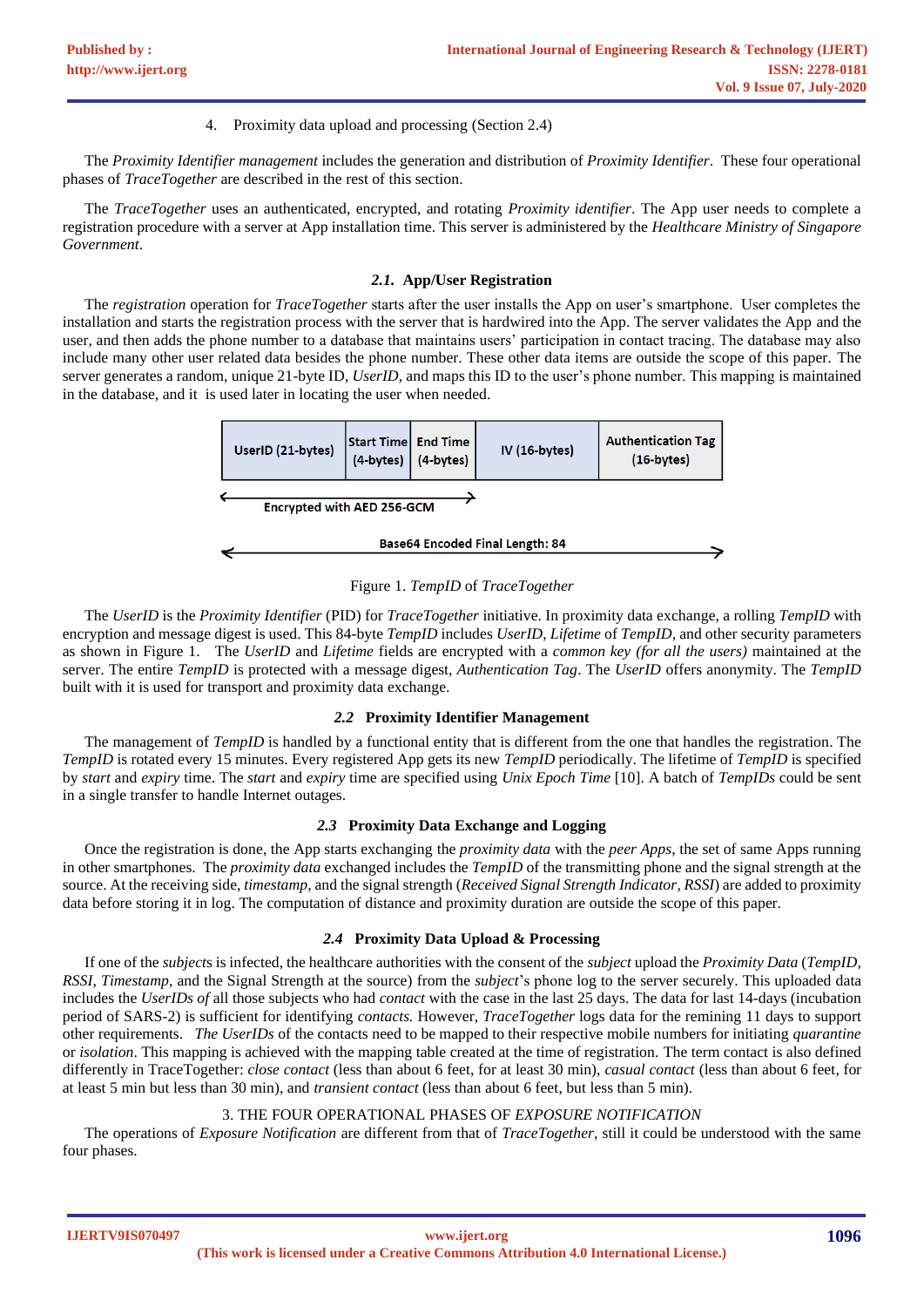- 1. App/User Registration (Section 3.1)
- 2. *Proximity Identifier* Management (Section 3.2)
- 3. *Proximity data* exchange and logging (Section 3.3)
- 4. Proximity data upload and processing (Section 3.4)

#### **3.1 Registration**

The registration operation downloads and installs the App on *subject*'s smartphone. The Server simply registers user's participation by storing user's mobile number in a database. This database content is accessed sequentially later for a *download* operation. No other information about the user is stored in the database. A considerable part of rest of the operations are performed in user's smartphone in the *distributed* solution.

#### **3.2** *PID* **Management**

When an *Exposure Notification* App is installed on a smartphone, it takes *runtime permission* for the resources in the phone. Once this is done, then a 16-byte random number, *TEK*, is generated using *Cryptographic Random Number Generator* (*CRNG*) on the phone. A *Rotating Proximity Identifier (RPI) Key* is derived from *TEK* using *Hashed Key Defining Function* (*HKDF*). The *RPI Key* and *Discretized Unix Time* are then used to derive a *Rotating Proximity Identifier* (RPI). The *RPI* is the *Proximity Identifier* used in *Exposure Notification*. An *RPI* is generated every 10 minutes. A generated RPI is used for about 15 minutes. This is repeated for 24 hours, and then a new *TEK* is generated. The Figure 2 illustrates the relationship among *TEK, RPI Key, and RPI*. The *TEK* and *RPI* form dual proximity identifiers like *UserID* and *TempID* of *TraceTogether*. The only way to check if a given *RPI* belongs to a phone or not is by having the TEK from the phone that generated it and the *Unix Epoch Time i* [9] at which it is generated.



Figure 2. *RPI* Generation Process

#### **3.3 Proximity Data Exchange**

The user anonymity is maintained by using *RPI* as *Proximity Identifier.* The proximity message is a normal *Bluetooth* advertisement message (ADV\_IND) differentiated by *RPI and Data* (Figure 2) in the 31-byte payload section. The proximity information is exchanged by broadcasting and scanning the contact tracing broadcast messages from the other phones. The *RPI*  can only be mapped with the *TEK* from the phone that generated it. The *RPI* is not bound to any hardware address or fixed logical address on the smartphone. Every phone sends periodic broadcast of *proximity data* with RPI*.* Every smartphone in the neighborhood scans for *proximity data* and stores the scanned record in its *micro SD*. The proximity record includes an RPI, and the data needed to compute BLE signal strength at the source. The *timestamp* and the signal strength at the receiving end are added to the record before storing it in the log.

#### **3.4 Data Processing**

If a subject is found to be infected, then with this subject's permission, the *diagnostic keys* (*TEK, time*) of the subject for the last 14-days of incubation period are uploaded to a cloud server. This set of *diagnostic keys* is the only information uploaded. This key set *does* not identify the user. Every App fetches the list of *diagnostic keys* from the cloud server for all the recently infected *cases periodically* from the cloud. The *diagnostic keys* are then used to generate *RPIs* and check against the proximity data in their respective local log. This processing is distributed to individual's phone. If a match is found, then the data is assessed for its *proximity* and *duration* suggested by the guidelines, and a recommendation is made to the subject. If there is no match, then no action is recommended.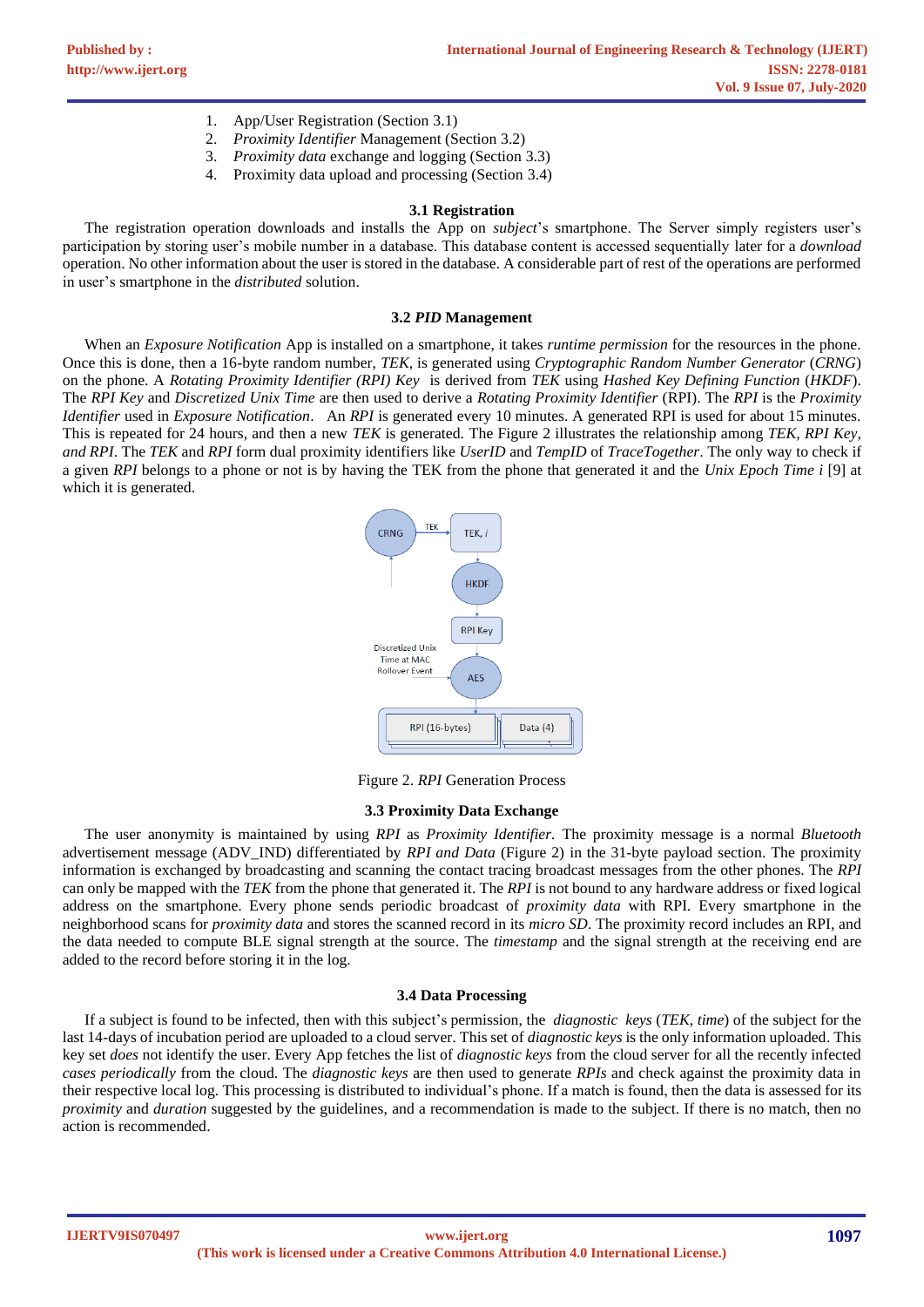## 4. LOSS OF SMARTPHONES AND ITS IMPLICATION

There is an issue that is common to both designs – centralized and distributed. A staggering 70 million smartphones are lost globally in a year [11]. There are close to 3.7 billion smartphones in use at the time of writing this paper. A simple *uniform*  distribution of this loss suggests that there is an approximate probability of  $0.5x10<sup>-4</sup>$  that a phone is lost on a specific day. This is a recurring phenomenon that can lead to data loss and other issues. A good assessment of the loss is needed to understand the implications of *contact tracing* systems. Appropriate solutions can be pursued if these implications are significant.



Figure 3. Loss of Phone Transition Phases

A typical sequence of phone loss and reactivation is captured in Figure 3. One of the registered users loses the phone. The phone stays active for a *short window* of time and then the service is terminated to the phone one way or another. The service is re-activated with the same identification with a newer phone after certain duration. This duration is referred to as *Absence Window* in Figure 3. The original owner of the phone starts using the new phone. It takes another 14 days for the new phone to collect contact data for the CDC suggested full incubation period of SARS-2. The complete contact tracing operation is restored after this *Recovery Window* period. The average values assumed for *Short Window* and *Absence Window* respectively are, 3 hours and 12 hours. There is no activity during *Absence Window*.

The factors considered in the evaluation includes if the phone is lost after or before uploading the contact's log, and different types of data received and transmitted from the phone during these *windows*. The highest number of single day new cases is around 250,000 [12] so far. A simple model suggests the probability that a subject becomes a case on a day is  $0.68 \times 10^{-8}$ .

## **4.1 Implication: Distributed Design, Short Window**

There are three possible data exchanges during this short window: *diagnostic keys*, *contact data transmitted* from the phone, and the *contact data received* by the phone from other phones in the neighborhood.

The App on the phone will continue to download the *diagnostic keys* of newly identified cases from the cloud server and carry out the matching process with the data in the log. A large part (close to 14 days) of the data still represents the data received by the original owner except for the *short window* period of about 3 hours. The result of one such processing could identify the owner as a *contact* and recommend *quarantine*. The person who is currently having the phone will come to know of this private information, and more importantly, that information is not available to the owner of the phone. This observation suggests a potential *privacy problem*. A subject who lost the phone AND found to be a contact in one of the processing periods is of low probability. This scenario is unique to *Exposure Notification* and is of low probability, but still possible. There is also a smaller possibility the above contact status is incorrect or *false positive*.

The exchanging of proximity data with the other phones will continue during the *short window* period. The *contact data received* from other phones during this window is of no consequence. On the other hand, the data sent from this phone to all other phones in the last 14 days is valid except for the data that is sent during the *short window*. This entire transmitted data from this phone is lost along with the *diagnostics keys*. If the owner stays normal for the next 14-days, this loss is inconsequential. If the owner becomes infected within the next 14 days, then there is a loss of data. If the owner becomes a *case* on the same day after the loss, then 14-days' data is lost. If the owner becomes a case after 14 days, then there is no data loss. Thus, on the average, 7 days' data could be lost. The data loss is modeled as a function of both the probability that the owner becomes a *contact or a case* in the next 14 days and the number of RPIs sent out in the last 14 days. The probability of an individual losing the phone and becoming a *case* is low, but possible. The loss is the number of RPIs sent during the *incubation* period. The probability of this occurrence is more than the previous *short window* occurrence due to the number of days. It is the probability that a subject who just lost the phone is becoming a case in the coming 14-days.

If the owner loses the phone after the *diagnostic keys* are uploaded, then the RPIs sent during the *short window* leads to *False Positive* cases assuming the owner is not anywhere near the lost phone during this window. The probability is extremely low for this to happen.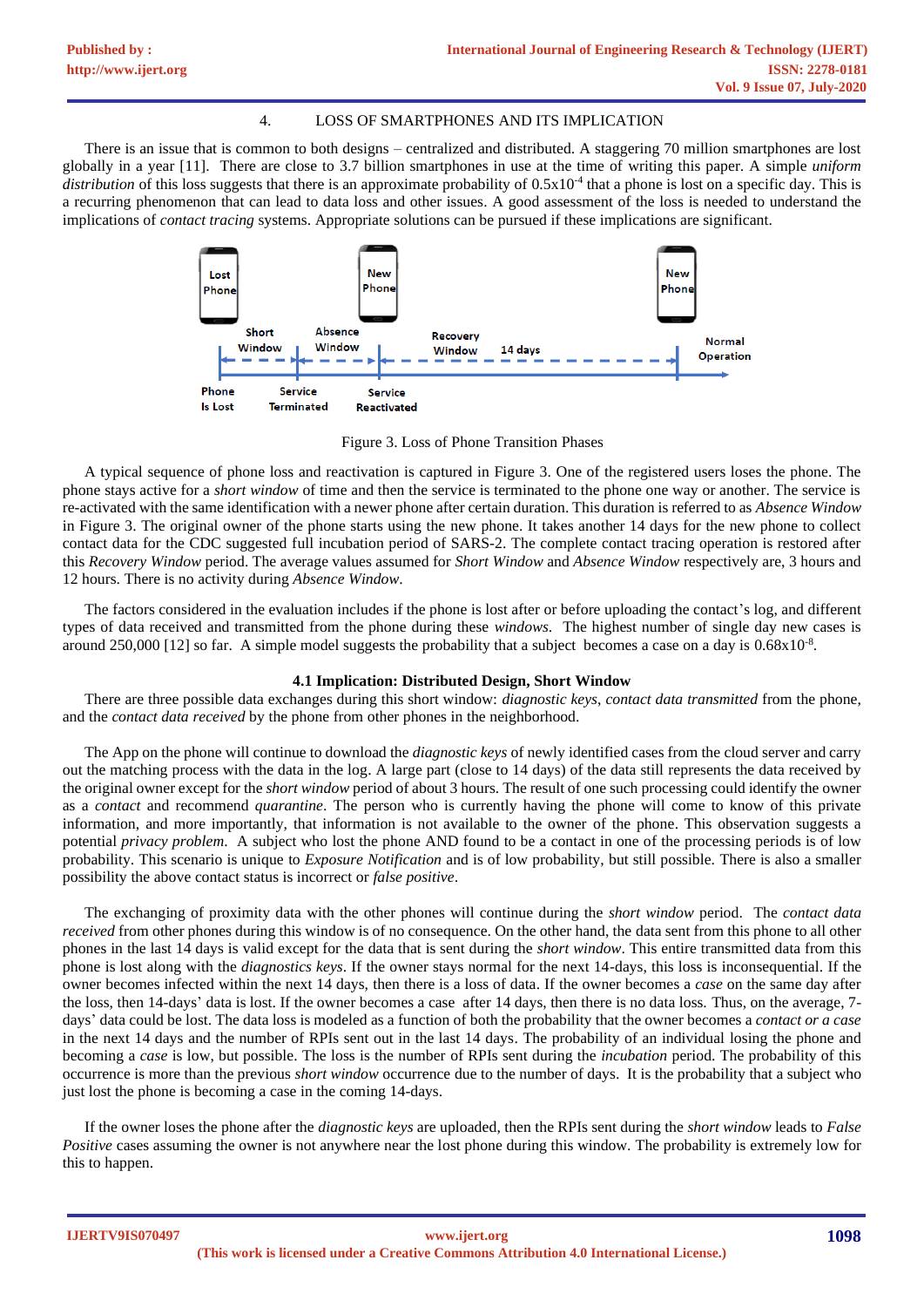## **4.2 Implication to Distributed Design – Long Window**

The data transmitted and received during this *long window* is good. However, there is an issue in processing the *diagnostic Keys*. In *Exposure Notification*, the *Contact Tracing* status of the owner is almost up to date due to periodic checking carried out using the *diagnostic keys of new cases*. On the other hand, from the moment the owner reactivates the phone, it takes another 14 days for the owner to get the full data set for processing. In those 14 days, the result of the processing operation with the fetched *diagnostic* keys is unreliable due to the lost data. This problem is unique to *Exposure Notification*.

This could be understood by the following illustration. If one of the close friends of the owner becomes a *case,* every smartphone will be fetching the *diagnostic keys* of this new case including the owner's new phone. This phone due to incomplete data may not evaluate the status of the owner correctly. A negative status (no contact) is not reliable, though the positive status is fine. This suggests, the registered subject does not get full contact tracing coverage for 14 days even though there is a phone. A simple model to quantify this: no coverage for 70 million x 14 out of 3.7 billion x 365 days for a global solution. This is equal to coverage loss of 0.0725%. That is, 725-person days of coverage is lost on a million-person days of coverage. In other words, 70 million subjects will not have 14-days of contact tracing coverage in a year. This is based on current global statistics of phone loss and the number of smartphones in use. This is unique to *Exposure Notification* design due to device *affinity* [13]. Only the lost phone could have validated the diagnostic keys correctly. This is device *affinity* issue. The coverage loss is a function of the incubation period and yearly loss of smartphones. Longer the incubation period for a virus the larger the *coverage loss*.

## **4.3 Implication to Centralized Design – Short Window**

In the centralized design, the *contact* data in the phone is safe. It can only be decrypted at the server. Thus, there is no privacy issues. The *contact* data that is received earlier and the data received after the loss (nearly 14 days valid data) are lost for processing. If the owner is not infected for the next 14 days, then this data loss is inconsequential. If the owner is infected, then this data loss is significant. On the average 7 days of contact data could be lost if the owner is in infected. This aspect of loss is identical to the distributed design.

The *contact* messages sent from this phone after the loss are no longer representing the original owner of the phone. The data transmitted during this interval could lead to *False Positive* incidences with the original owner falsely identified as a *contact*. This is of low probability considering the short interval.

If the owner becomes a case, then the *manual process* can be made to complement the automated contact tracing – the *contact* data from the phones of the subjects who spent time with the owner can be uploaded and processed to reduce the loss. This kind of semi-manual processing is not possible in distributed design due to the device *affinity*; when the device is lost, the *diagnostic keys* are lost with the phone.

## **4.4. Implication to Centralized Design – Long Window**

In the *centralized system*, the loss of phone does not mean loss of coverage. This is because the owner's *contact status* is decided by the data in other phones unlike the distributed system where the status is decided by the data in the owner's phone. Still, the data lost for 14 days need to be built during this long window. During this period, if one of the friends of the owner becomes case then there is no issue. The contact details are likely with in the phone of the new case. If the owner becomes a case, then on the average 7-days contacts of the owner is lost as described earlier.

There is a short coverage loss of 15 hours here during the *short window* and *absence period*. This coverage loss also occurs with distributed design.

#### **4.5 Summary**

There are some common implication and some that are unique to a specific design. Most of the issues are of low probability. There is a low probability privacy issue in *distributed design.* This is unique to distributed design. A unique and a significant issue with the *distributed design* is the lack of *contact tracing coverage*. There is a lack of contact trace coverage during the *long recovery window*. This is significant and stands out compared to all other issues found in either design. This is due to the *affinity* [13] of the contact tracing process to a specific device. There is a data loss of moderate probability that can occur in either design. There is a possibility for a *semi-automated* process to partially recover from the phone loss of a new case in *centralized system.* This is not possible with the *Exposure Notification* due to device Affinity.

## 5. ABSENCE OF NETWORK CONNECTION

In the last section we analyzed the implication of loss of phones for good. Occasionally, a phone may lose connectivity to network for an extended period, typically few hours. This can happen due to lack of battery charge, absence of service due to billing issues, lack of Internet connectivity, intentionally turned off by the user, etc.

In the centralized design, this may lead to suspension of transmission or exchange of contact data due to the lack of *rotating proximity identifier*. The phone fails to transmit proximity data if it is using *non-intrusive* exchange, otherwise receiving could also be suspended. This creates the risk of missing out *contact identification* opportunities during these intervals.